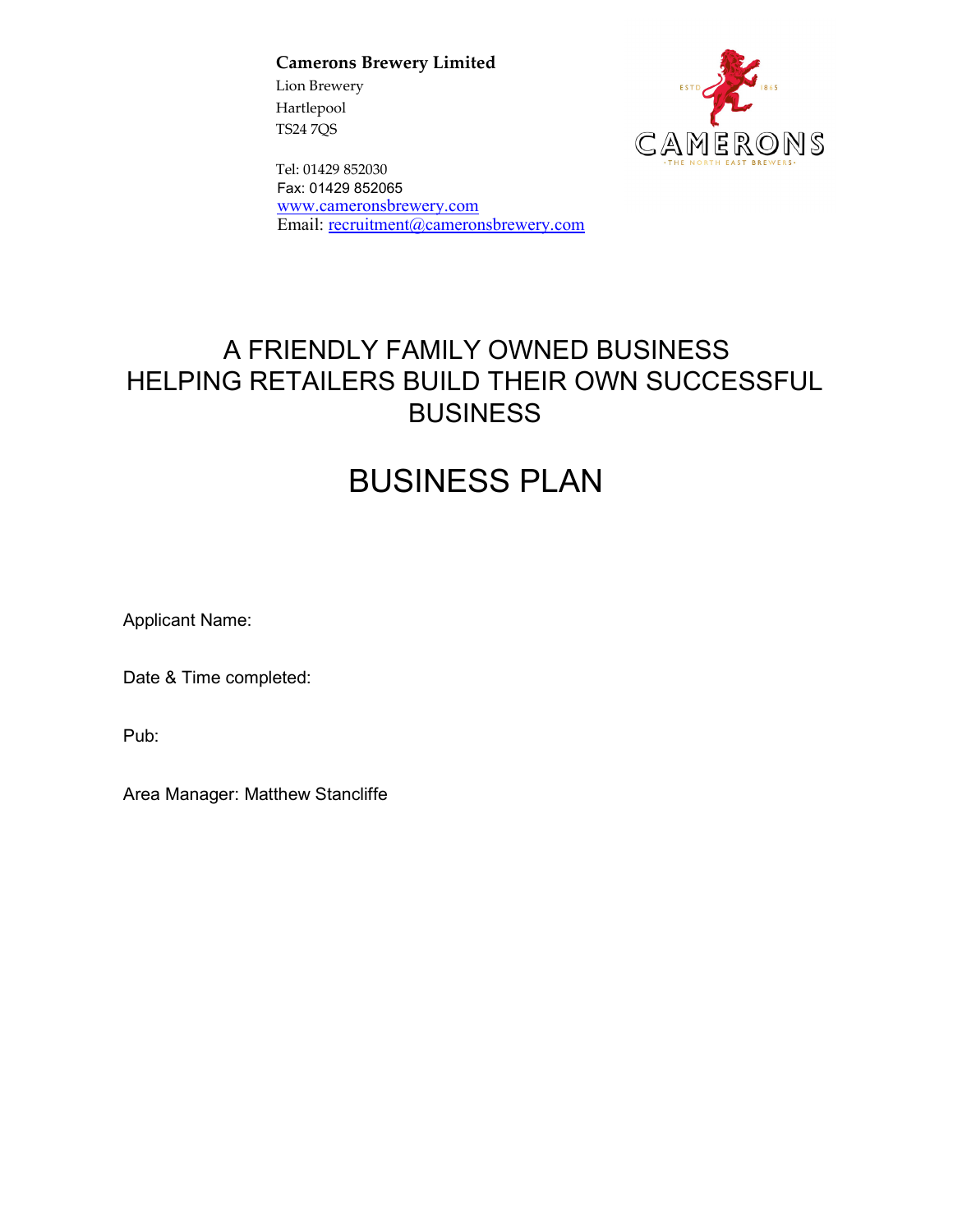### ABOUT BUSINESS PLANNING

A business plan can help you to:

- Consider all aspects of the business
- Decide the best course of action to take things forward
- Have a clear understanding of the pub and how you can make it work

It is important to remember that a pub is only as good as the current person running it and you should incorporate into your business plan how you will change the current trading patterns of the business for the better.

Please complete each section including as much detail as possible. You can either use this template, or alternatively, write your own business plan.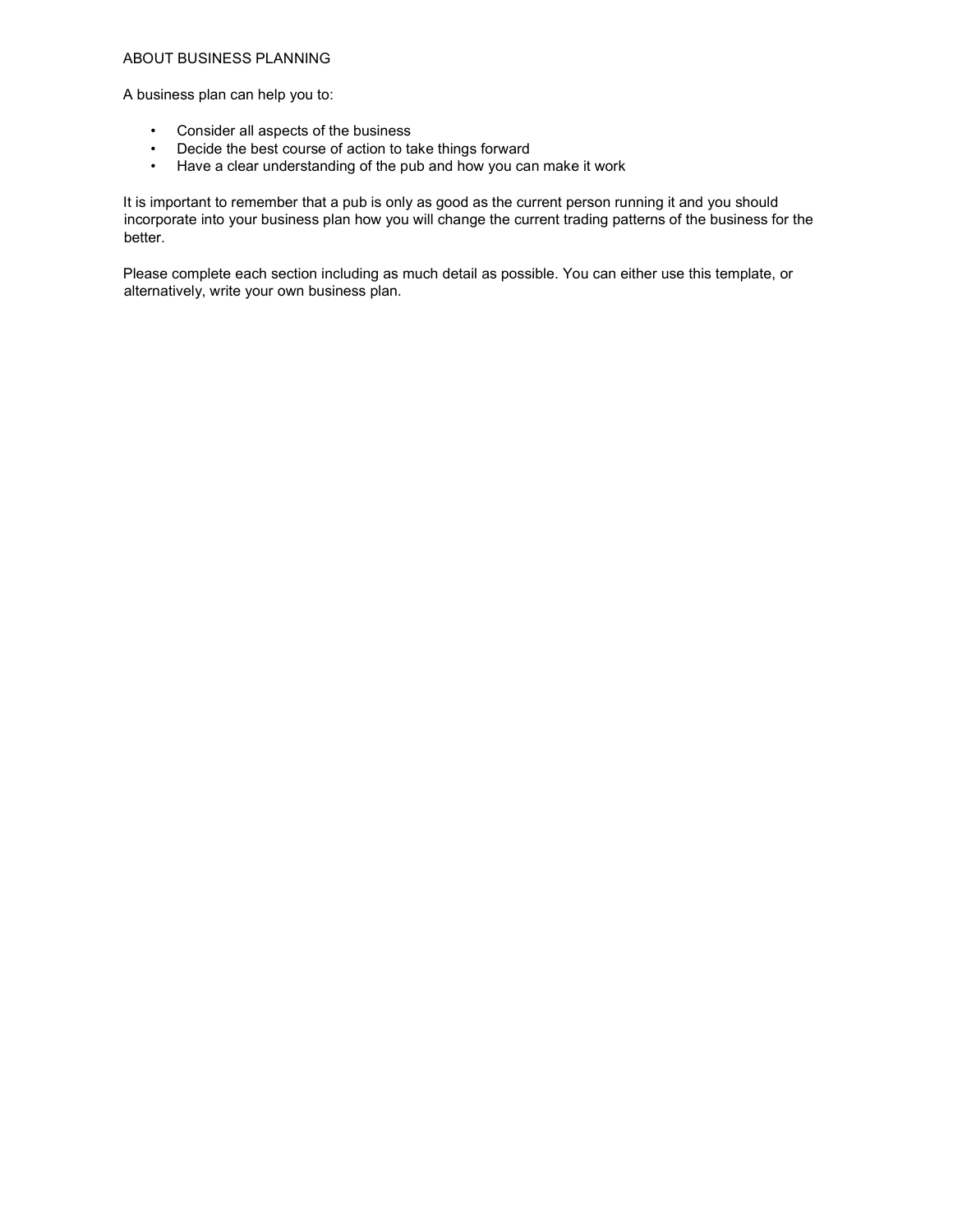## **THE SITE**

**Provide a description of the pub, its facilities and trading history. Also talk about the immediate area surrounding the pub, focusing on possible sources of customers** 

- *Are any areas suitable for alternative use or redevelopment?*
- *Describe the existing building shape, facilities & condition*
- *Include the exterior and outside areas*
- *What is the immediate area like? Residential, businesses, shops, roads, etc.*

### **DEMOGRAPHICS**

**Describe what sort of people live, work, or visit the area. Mention things such as age, occupation, wealth, housing, etc. This is your chance to show that the people that you intend to attract are around.** 

- *Have you driven or walked around the area and talked to future customers, competitors and local businesses?*
- *The people who live nearby how wealthy or poor are they? Are they old or young? Do they have families - old or young? What sort of houses do they live in? What condition is the housing in? How many people own a car? What do they do as jobs - work in an office, have a skilled trade, manual workers, unemployed? Do students live in the area?*
- *Who comes into the area WHY AND WHEN? Shoppers during the day? Office workers? Young people at night?*
- *Think about which people will be your 'target market'*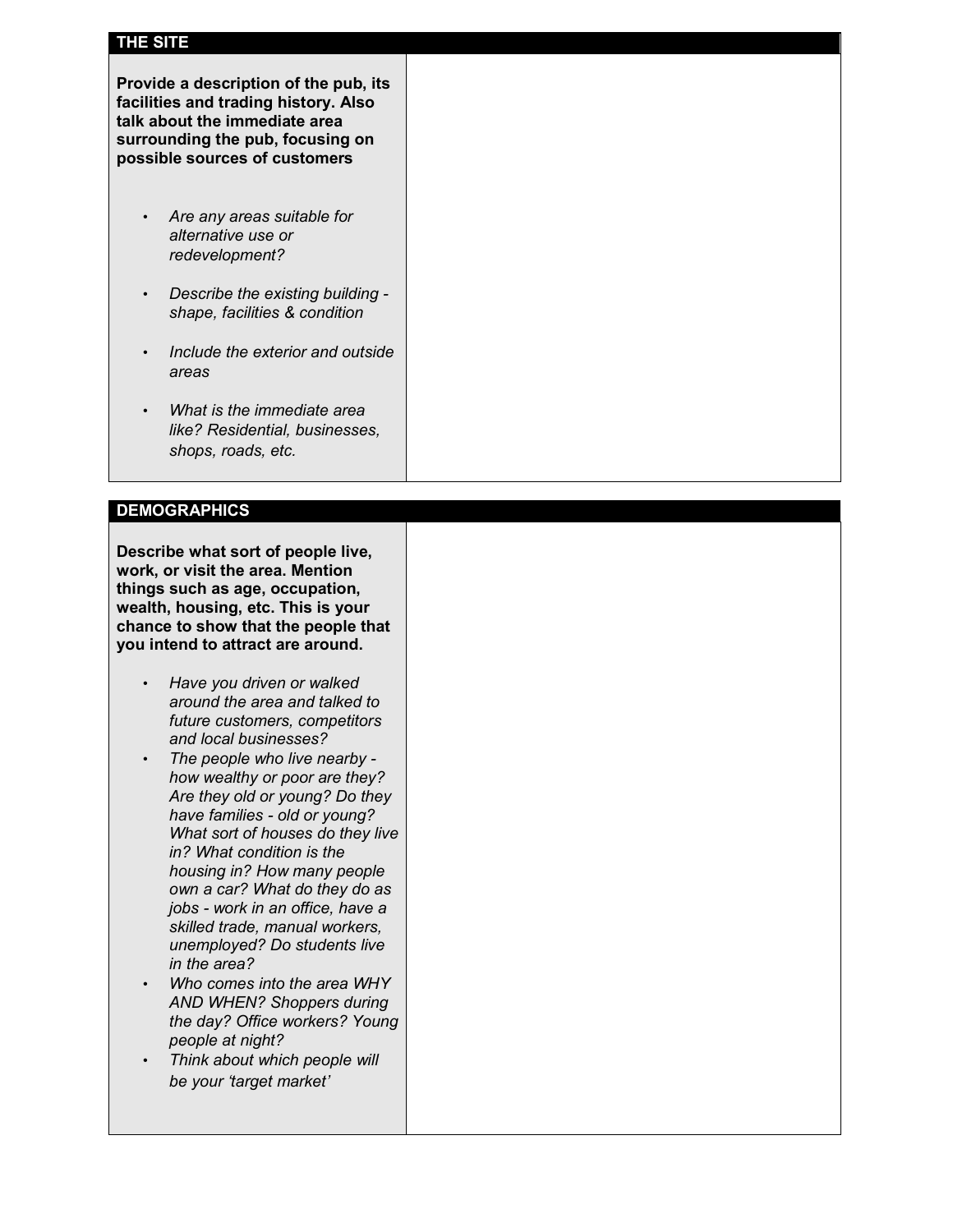### **DEVELOPMENTS**

### **Indicate whether there are developments in the area that may influence trade.**

- *Ask around, speak to the council, find out what is happening in the area. Look in the local paper for licensing or planning applications*
- *Is the area doing well or is it in decline? Are shops opening or closing? Are houses selling? Is new housing being built?*
- *What specific future events might impact on trade - good or bad? e.g. the building of a shopping centre or the closure of a factory*

### **LOCAL MARKET**

**Show an understanding of where people drink, eat and also take part in other leisure activities (cinemas, retail parks). Talk specifically about the competition and why people chose to go to these places. If there is a "circuit" describe it - both for day and night trade. Attach any relevant maps to the Business Plan.** 

- *Have you visited and talked to local competitors?*
- *Where are these venues in relation to your pub? Could/does it fit into the circuit?*
- *How successful is the competition? Why are they successful - what do they offer customers? Describe the major competitors.*
- *Is there anything missing from the circuit that people might look for?*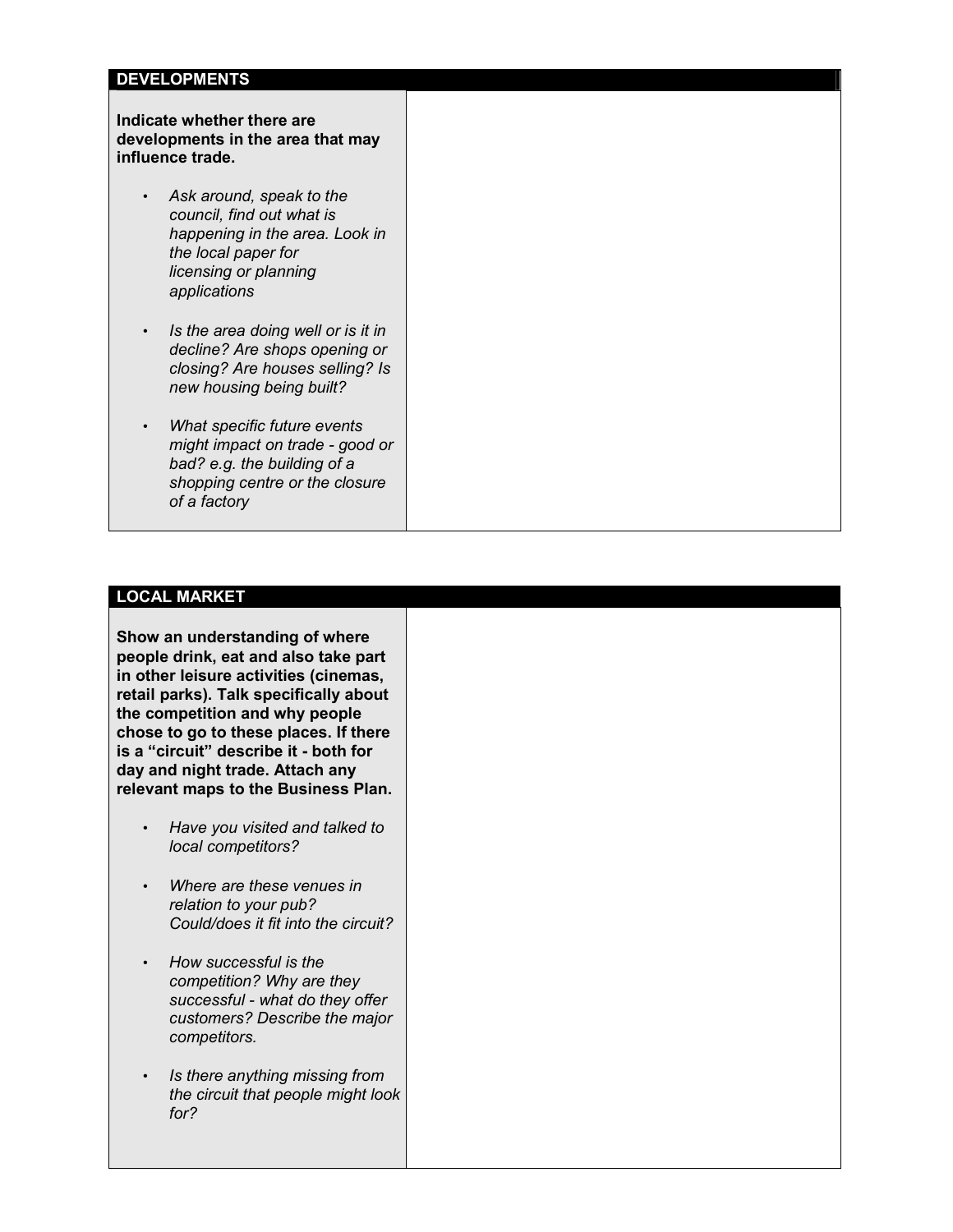| <b>LOCAL MARKET continued</b> |                             |                                             |                                                               |
|-------------------------------|-----------------------------|---------------------------------------------|---------------------------------------------------------------|
| Main Competitors              | Who are their<br>customers? | What do they offer to<br>attract customers? | Could/should we attract<br>their customers and if so,<br>how? |
|                               |                             |                                             |                                                               |
|                               |                             |                                             |                                                               |
|                               |                             |                                             |                                                               |
|                               |                             |                                             |                                                               |
|                               |                             |                                             |                                                               |
|                               |                             |                                             |                                                               |
|                               |                             |                                             |                                                               |
|                               |                             |                                             |                                                               |
|                               |                             |                                             |                                                               |
|                               |                             |                                             |                                                               |
|                               |                             |                                             |                                                               |
|                               |                             |                                             |                                                               |
|                               |                             |                                             |                                                               |
|                               |                             |                                             |                                                               |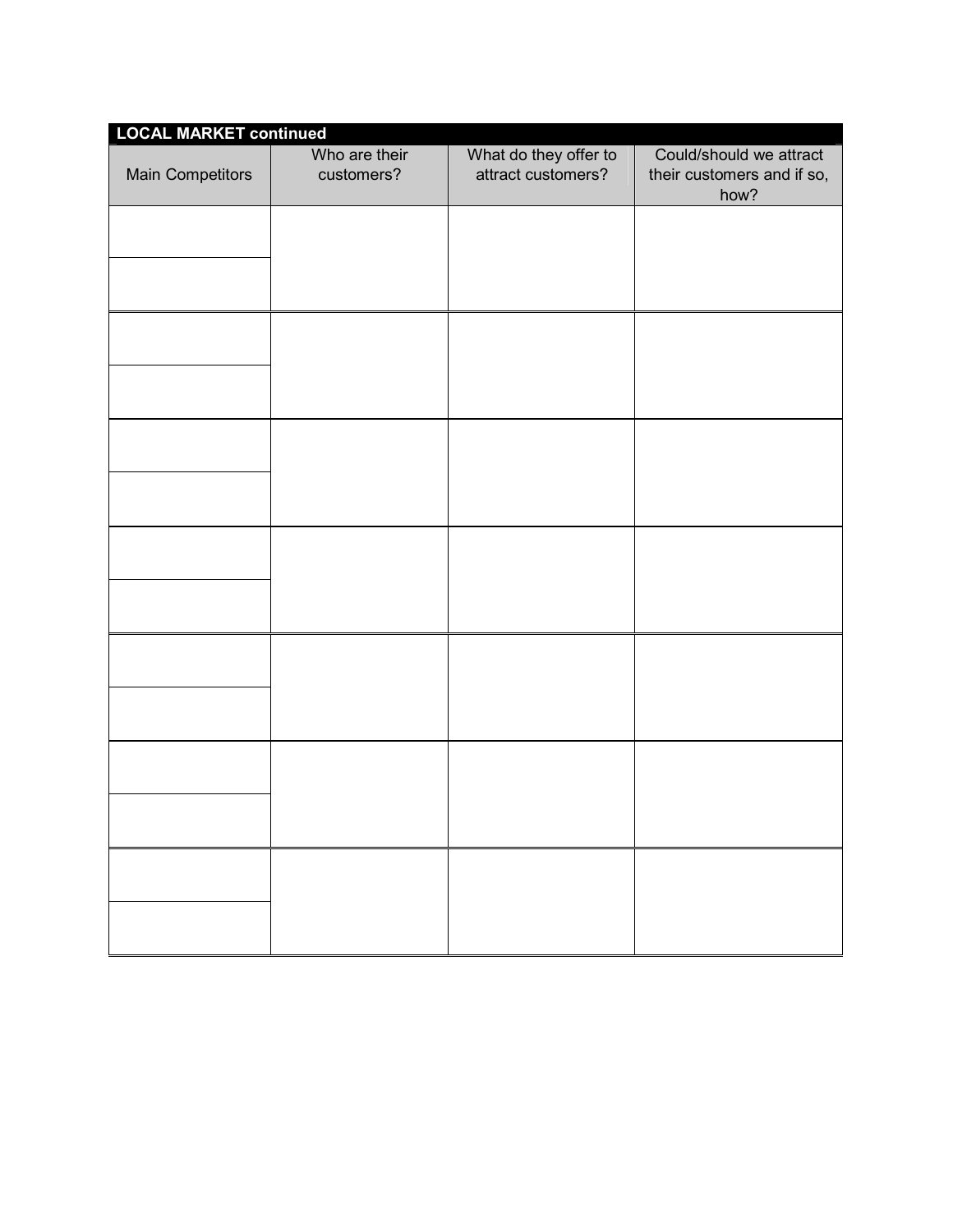| <b>CUSTOMER PROFILE</b>                                                                                  |    |    |         |
|----------------------------------------------------------------------------------------------------------|----|----|---------|
| Existing                                                                                                 | am | pm | pm/late |
| Who are your existing<br>customers? Why do<br>they use your pub?                                         |    |    |         |
| Potential                                                                                                | am | pm | pm/late |
| Are there customers<br>you could move from<br>your competitors, or<br>aren't catered for in<br>the area? |    |    |         |
| Target                                                                                                   |    |    |         |
| What should your<br>target market be to<br>increase and maximise<br>your trade and profit?               |    |    |         |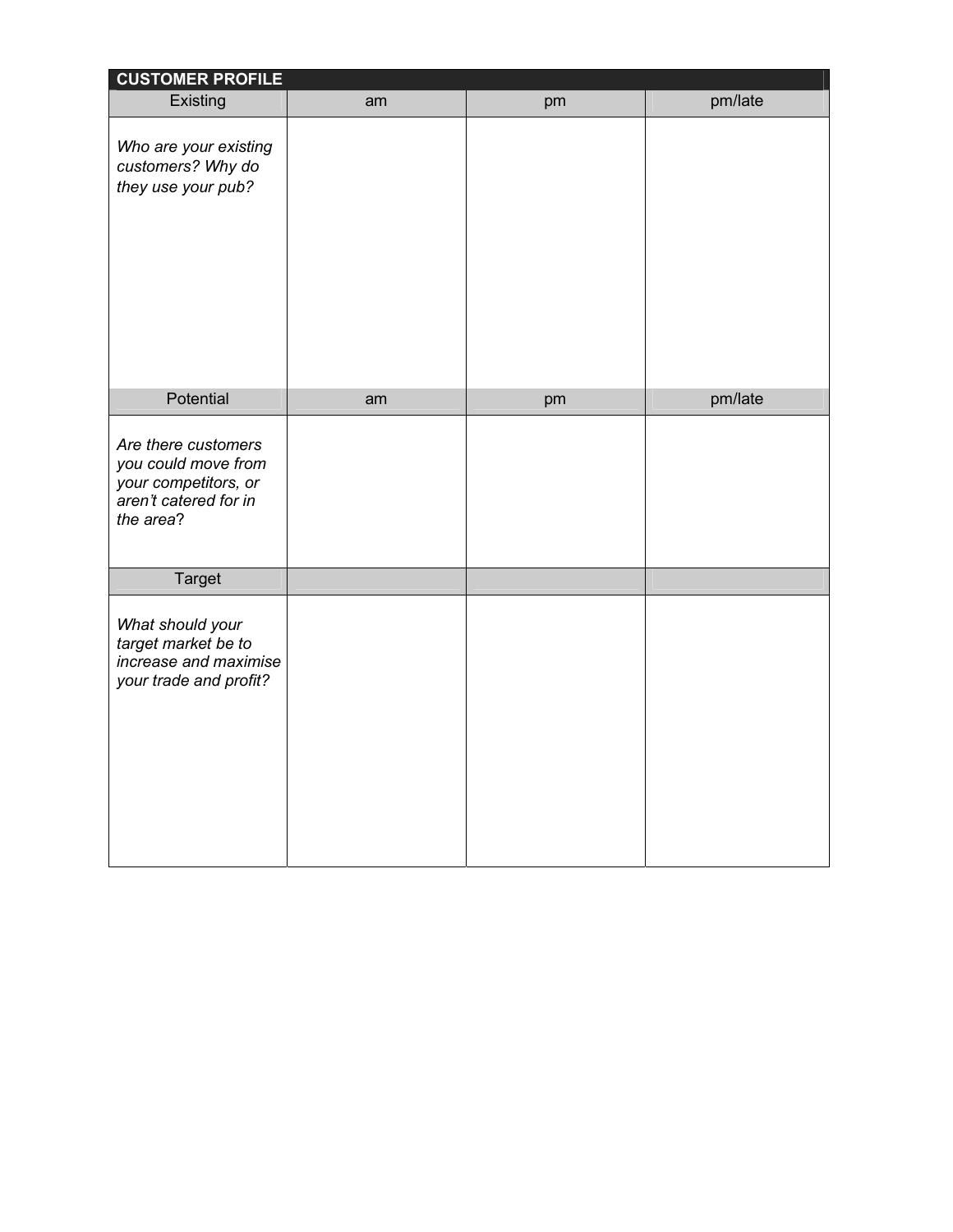### **THE OFFER**

**Describe what you intend to offer in order to attract custom. Make specific mention of drink, food, music, entertainment, promotions, games, etc. Show reasons why the people that you want to attract would want to come to your pub. What is the unique selling point of the pub? Also how you intend to market the offer.** 

 *What sort of pub is it going to be? How will it differ during the course of the day?* 

*Is business going to be driven by cask ales, cream flow, standard draught lagers, premium draught lagers, bottled beers, spirits, wine?* 

> *What will make your wet offer stand out from your competitors?*

 *What sort of food is going to be on offer? How big will the menu be? Give some sample menu items. What will the price of the meals be? How will the food offer change during the day? What will make your food offer stand out from your competitors? Attach any draft menus* 

*Music* 

• *How will music be provided? What sort of music will it be? How will it change throughout the day?* 

- *Will entertainment play a part in your offer? What sort of entertainment? What else pub games, quizzes, charity nights, promotions, etc?*
- *How much additional income would you expect to generate from entertainment activities?*

### Othe

• *Describe any other key parts of the offer* 

• *How will you tell people about what is on offer? Adverts, flyers, radio, A-boards, direct mail, etc?*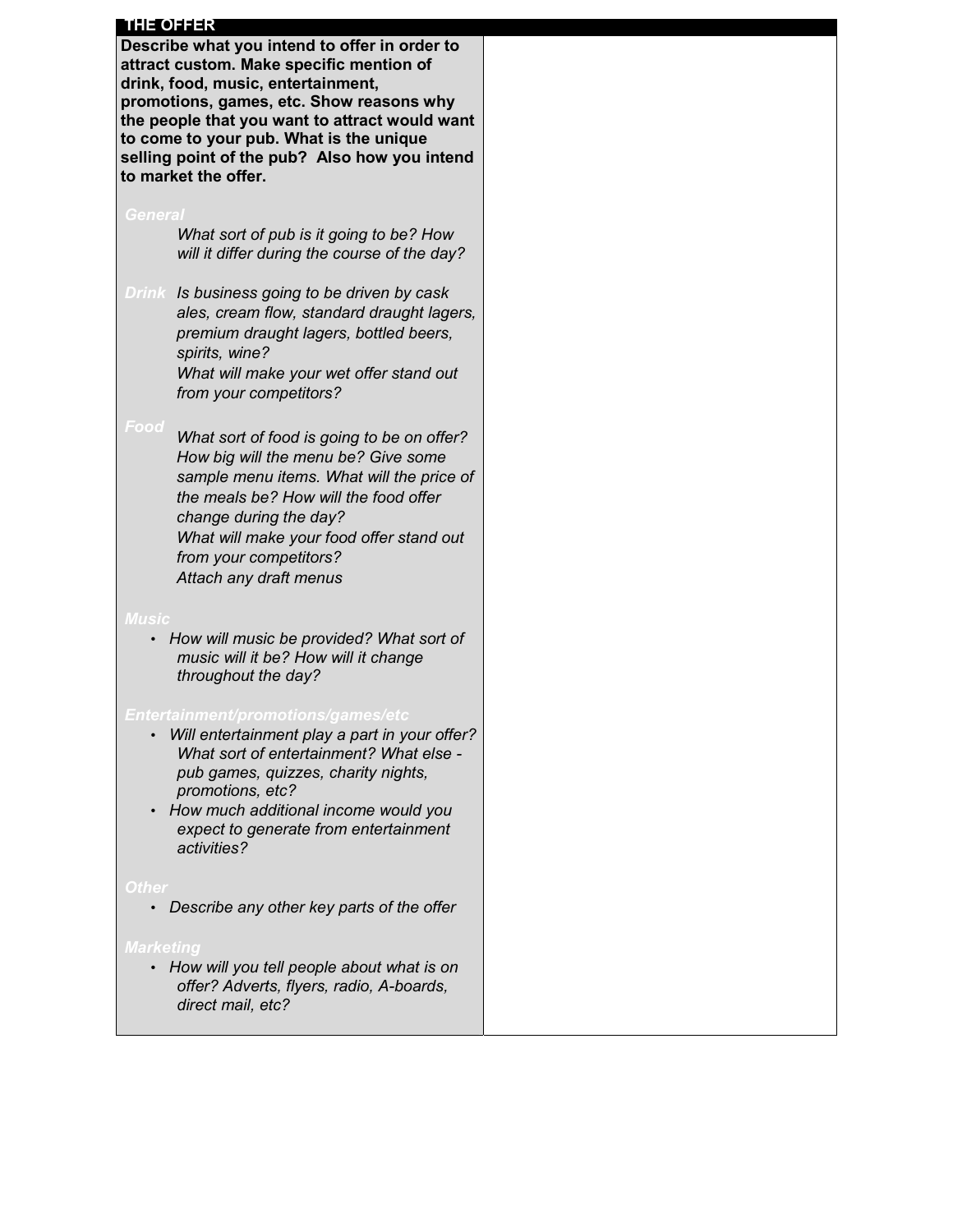| <b>THE OFFER</b>                         |  |
|------------------------------------------|--|
| <b>Smoking Policy</b>                    |  |
| How will you accommodate the<br>smokers? |  |
|                                          |  |
|                                          |  |
|                                          |  |
|                                          |  |

.

# **CONCLUSIONS**

**Briefly summarise what you are trying to achieve. Constantly ask yourself "Why am I doing this?" to make sure there is a measurable cash benefit to any action or investment decision.** 

- *In a few words ..*
- *Who the customers are now and whether you intend to change them, attract different people as well, or build on this existing base*
- *How this fits into the opportunity in the area*
- *How you will attract these people by changing the look of the pub, the food you offer, etc.*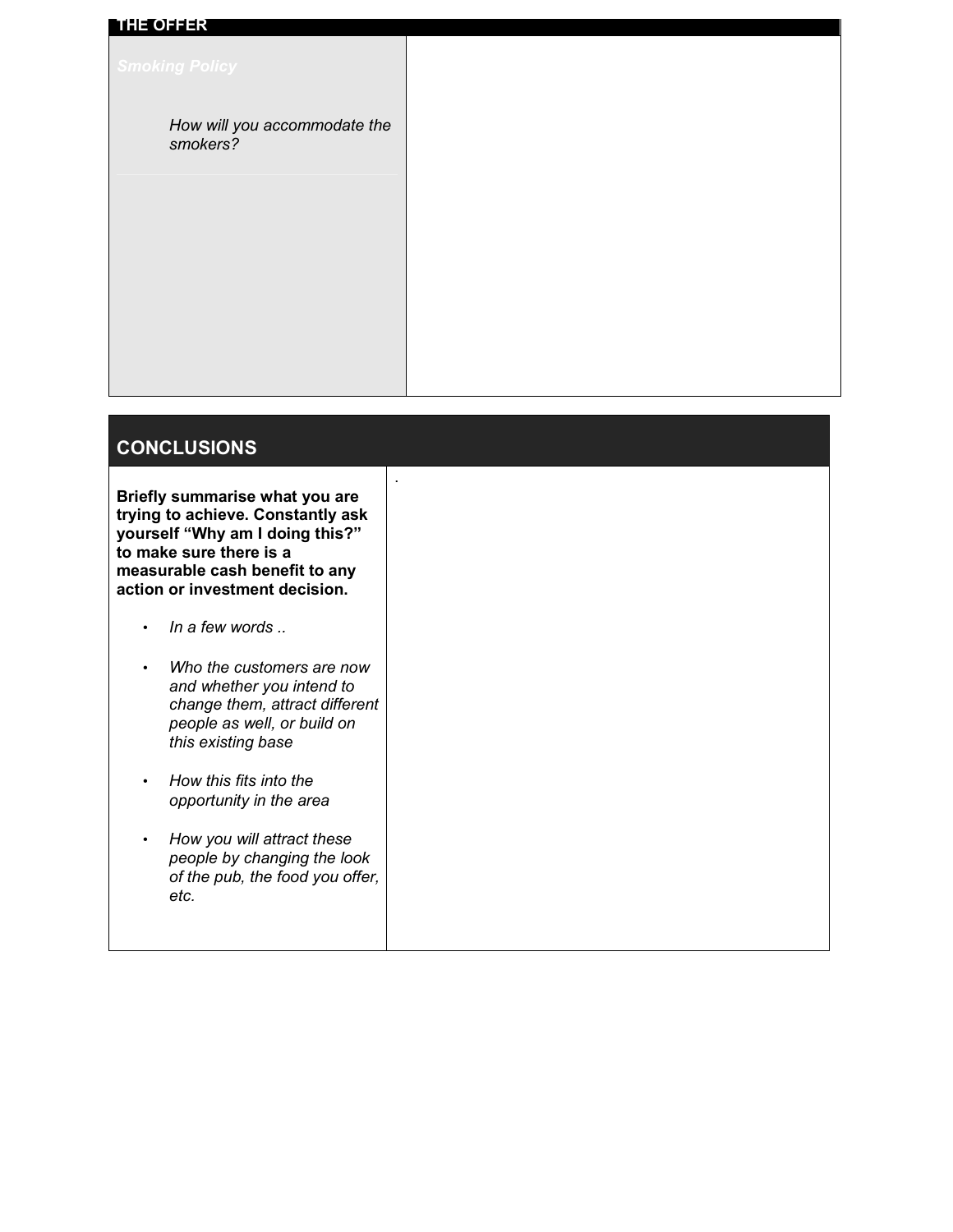### **FINANCES**

**It is essential that you forecast how much money you are likely to make. This should be the major factor in deciding whether you want to proceed with your business plan.** 

**If you are unsure how to do this yourself, seek the assistance of an accountant or another independent professional advisor.**

**In this section please complete the following forecasts:** 

- **A twelve month profit and loss forecast**  This predicts how profitable the business is likely to be.
- **A twelve month cash flow forecast**  This will provide you with information on the actual flow of money into and out of the business. It will highlight the capital needs of the business, especially the working capital required.
- **The money you will require** This will ensure you have a full view of the costs associated with starting your business.
- **Source of Funds**

This will provide a detailed account of where you will obtain the finance needed.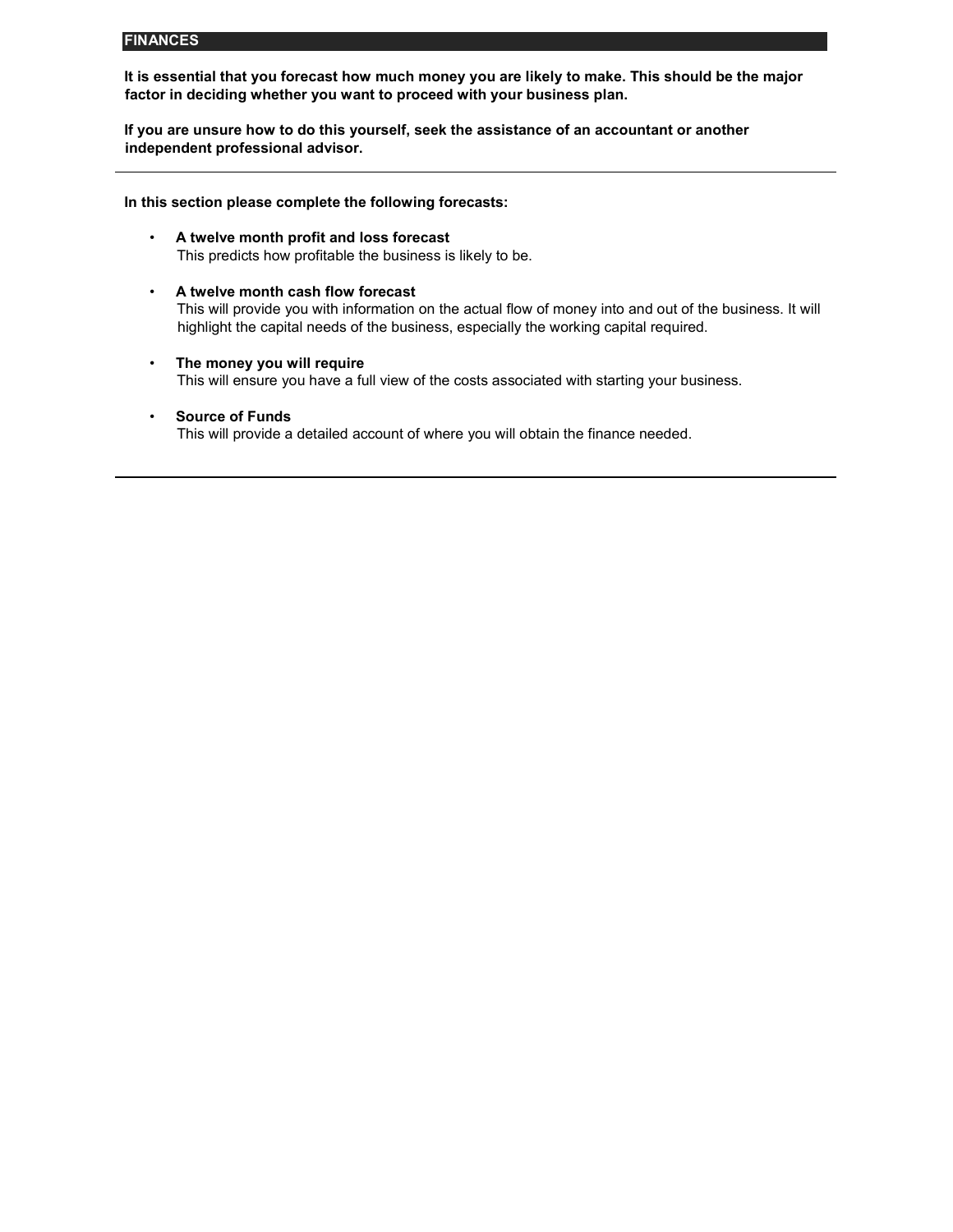| 12 MONTHS PROFIT AND LOSS FORECAST                                                                                             |                           |                                    |
|--------------------------------------------------------------------------------------------------------------------------------|---------------------------|------------------------------------|
| <b>SALES</b>                                                                                                                   |                           | <b>OPERATING COSTS</b>             |
| <b>Drink Sales</b>                                                                                                             |                           | Rent                               |
| <b>Food Sales</b>                                                                                                              |                           | <b>Business Rates</b>              |
| <b>Machine Takings</b>                                                                                                         |                           |                                    |
| Accommodation                                                                                                                  |                           | Wages Inc. NI                      |
| Other (specify)                                                                                                                |                           | Insurance                          |
| <b>Total Sales</b>                                                                                                             |                           | Utilities, Gas, Electric,<br>Water |
|                                                                                                                                |                           | <b>Bank Charges</b>                |
| <b>PURCHASES</b><br><b>Drinks Purchases</b>                                                                                    |                           | <b>Accountancy Fees</b>            |
| <b>Food Purchases</b>                                                                                                          |                           | <b>Machine Rental</b>              |
| Other (specify)                                                                                                                |                           | Entertainment                      |
| <b>Total Purchases</b>                                                                                                         |                           | Promotions                         |
|                                                                                                                                |                           | <b>Staff Uniforms</b>              |
| <b>GROSS PROFIT</b><br><b>Drinks</b>                                                                                           | WET GP%                   | <b>Travel and Transport</b>        |
| Food                                                                                                                           | 21.00<br>DRY GP%          | <b>Telephone and Postage</b>       |
| <b>Machine Takings</b>                                                                                                         |                           | <b>Cleaning Materials</b>          |
| Accommodation                                                                                                                  |                           | Glassware and<br>Crockery          |
| Other (specify)                                                                                                                |                           | <b>Stocktaking Fees</b>            |
| <b>Total Gross Profit</b>                                                                                                      | <b>OVERALL</b><br>GP% (2) | <b>Legal Fees</b>                  |
|                                                                                                                                |                           | Licenses                           |
| <b>Net Profit (before</b><br>drawings)                                                                                         |                           | Repairs and Decoration             |
| <b>Drawings</b>                                                                                                                |                           | <b>Training Courses</b>            |
| <b>Net Profit after Drawings</b>                                                                                               |                           | Sundries                           |
| WEEKLY BREAK EVEN SALES CALCULATION:                                                                                           |                           | Other                              |
| 1) Total cost figure from above<br>2) Overall GP% from above                                                                   |                           | Loan Repayments                    |
| 3) Divide (1) by (2) and multiply by 100<br>4) Multiply by 1.175 to add VAT<br>5) Divide by 52 to give weekly break even point |                           | Total Costs (1)                    |
|                                                                                                                                |                           |                                    |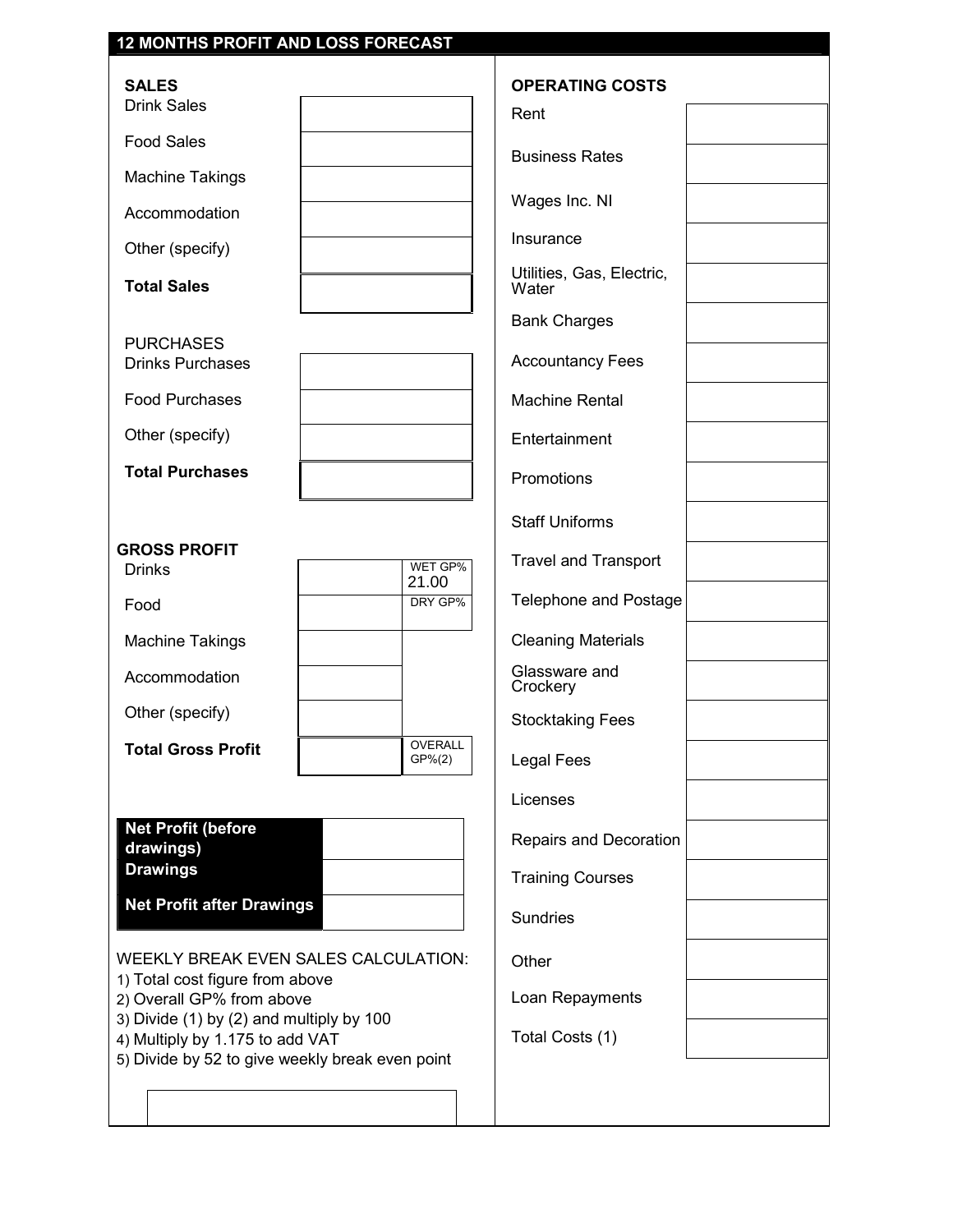### **CASH FLOW**

The cash flow projection is a support for your ideas for the pub and an aid to help you take an objective look at the financial aspects of the business. It will ensure that you have enough working capital or banking facilities to enable you to operate effectively throughout the first and most difficult year of trading.

Most of the items covered in this projection will match your profit and loss projection. However, it is worth mentioning that the profit and loss does not include VAT and the cash flow does include VAT.

You must try and project each month in turn thinking about how much money you intend to take and what expenses you may have in each particular month. For instance you will probably project taking more money in December than January. You can do this by thinking about your likely drinks sales for each day of the week, adding this together for a weekly total and multiplying for the month. The same can be done for food, by working out how many meals you intend to serve and how much cash you intend to generate from each customer.

**NB: Closing bank balance is carried forward each month to balance brought forward. Therefore the calculation in the second month will be total income less expenditure plus balance brought forward equals closing bank balance. This figure may on occasions be a minus figure. This would therefore tell you when it would be necessary to arrange an overdraft facility or that you will need extra working capital.**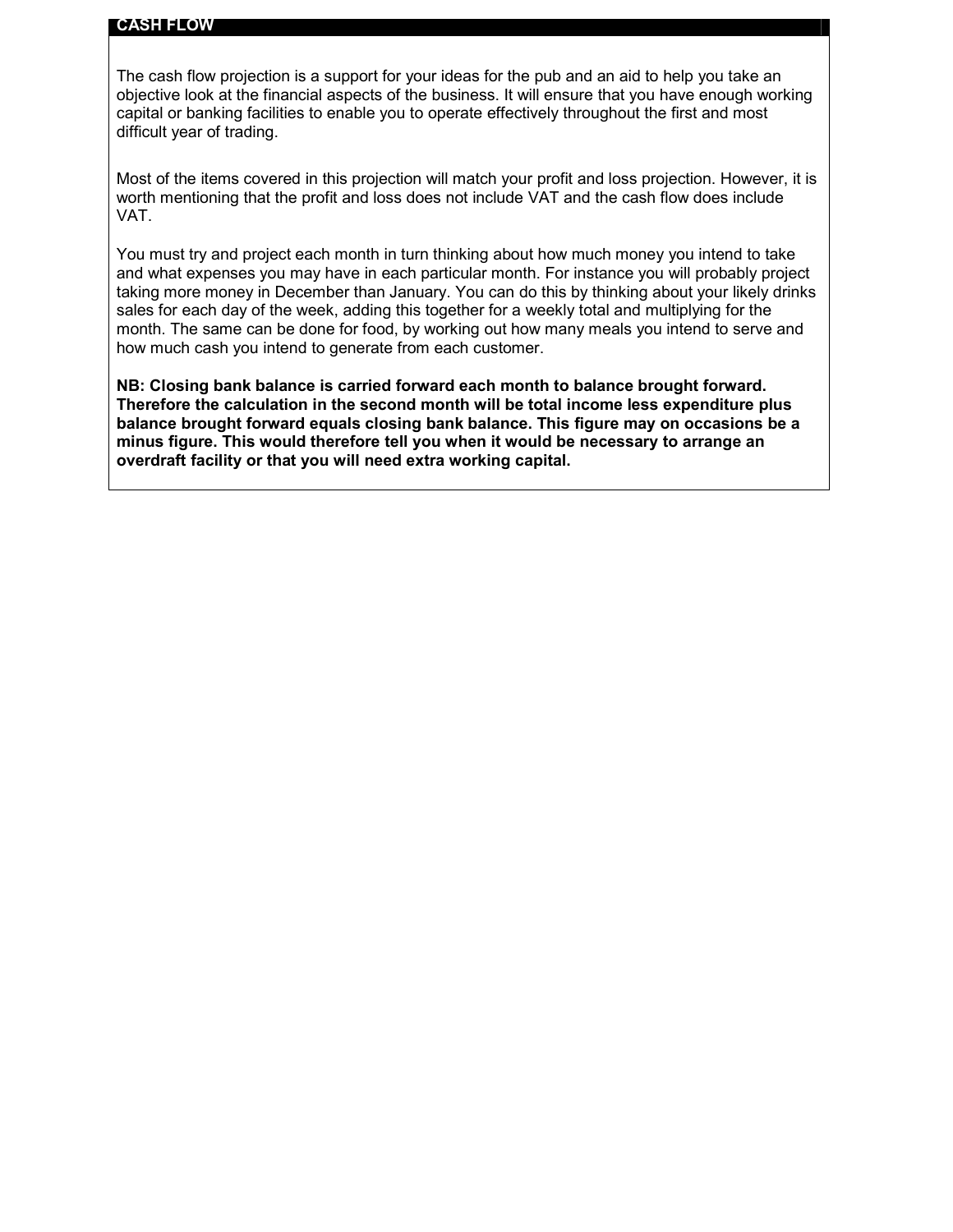|                                 | Month | Month | Month | Month | Month | Month | Month | Month | Month | Month | Month | Month | Totals |
|---------------------------------|-------|-------|-------|-------|-------|-------|-------|-------|-------|-------|-------|-------|--------|
| Capital Introduced              |       |       |       |       |       |       |       |       |       |       |       |       |        |
| <b>Drink Sales</b>              |       |       |       |       |       |       |       |       |       |       |       |       |        |
| <b>Food Sales</b>               |       |       |       |       |       |       |       |       |       |       |       |       |        |
| Machines                        |       |       |       |       |       |       |       |       |       |       |       |       |        |
| Other Income                    |       |       |       |       |       |       |       |       |       |       |       |       |        |
| <b>Total Income</b>             |       |       |       |       |       |       |       |       |       |       |       |       |        |
| Drinks Purchases                |       |       |       |       |       |       |       |       |       |       |       |       |        |
| Food Purchases                  |       |       |       |       |       |       |       |       |       |       |       |       |        |
| Rent                            |       |       |       |       |       |       |       |       |       |       |       |       |        |
| <b>Business Rates</b>           |       |       |       |       |       |       |       |       |       |       |       |       |        |
| Licenses                        |       |       |       |       |       |       |       |       |       |       |       |       |        |
| Insurance                       |       |       |       |       |       |       |       |       |       |       |       |       |        |
| Utilities, Gas, Electric, Water |       |       |       |       |       |       |       |       |       |       |       |       |        |
| Cash Repayments                 |       |       |       |       |       |       |       |       |       |       |       |       |        |
| Entertainment                   |       |       |       |       |       |       |       |       |       |       |       |       |        |
| Stocktaking                     |       |       |       |       |       |       |       |       |       |       |       |       |        |
| Wages Inc. NI                   |       |       |       |       |       |       |       |       |       |       |       |       |        |
| <b>Travel and Transport</b>     |       |       |       |       |       |       |       |       |       |       |       |       |        |
| Telephone                       |       |       |       |       |       |       |       |       |       |       |       |       |        |
| <b>Cleaning Materials</b>       |       |       |       |       |       |       |       |       |       |       |       |       |        |
| <b>Accountancy Fees</b>         |       |       |       |       |       |       |       |       |       |       |       |       |        |
| <b>Stocktaking Fees</b>         |       |       |       |       |       |       |       |       |       |       |       |       |        |
| Legal Fees                      |       |       |       |       |       |       |       |       |       |       |       |       |        |
| Surveyors' / Valuers' Fees      |       |       |       |       |       |       |       |       |       |       |       |       |        |
| Repairs and Decoration          |       |       |       |       |       |       |       |       |       |       |       |       |        |
| <b>Fixtures Purchased</b>       |       |       |       |       |       |       |       |       |       |       |       |       |        |
| <b>Rent Deposit</b>             |       |       |       |       |       |       |       |       |       |       |       |       |        |
| Drawings                        |       |       |       |       |       |       |       |       |       |       |       |       |        |
| <b>VAT Payments</b>             |       |       |       |       |       |       |       |       |       |       |       |       |        |
| Other                           |       |       |       |       |       |       |       |       |       |       |       |       |        |
| Other                           |       |       |       |       |       |       |       |       |       |       |       |       |        |
| Other                           |       |       |       |       |       |       |       |       |       |       |       |       |        |
| <b>Total Expenses</b>           |       |       |       |       |       |       |       |       |       |       |       |       |        |
| Income less Expenditure         |       |       |       |       |       |       |       |       |       |       |       |       |        |
| <b>Balance Brought Forward</b>  |       |       |       |       |       |       |       |       |       |       |       |       |        |
| Closing Bank Balance            |       |       |       |       |       |       |       |       |       |       |       |       |        |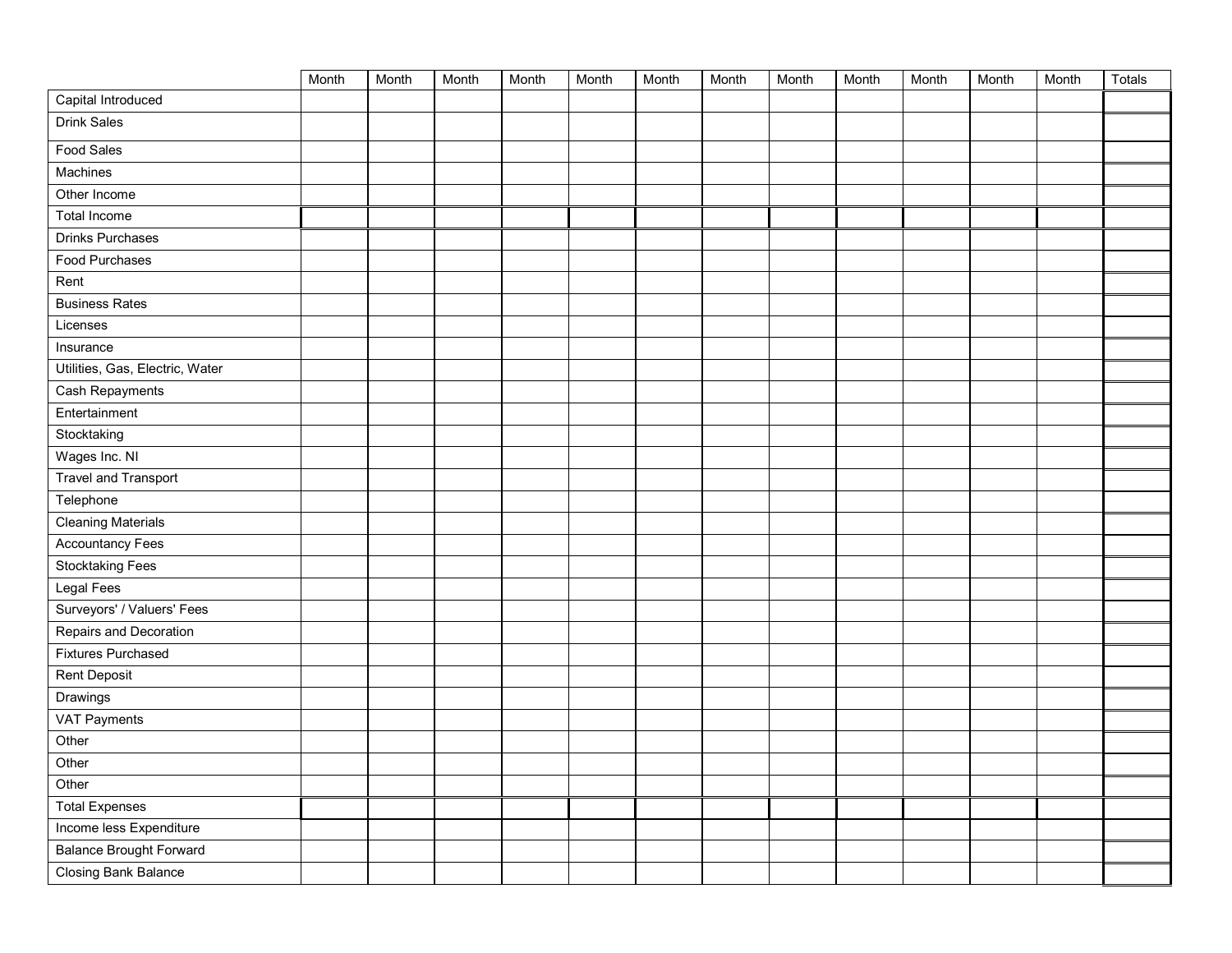# **THE MONEY REQUIRED**

Outline the overall cost of starting the business and if you have not already done so state the intended investment including VAT.

| <b>COSTS</b>                 |  |
|------------------------------|--|
| <b>Fixtures and Fittings</b> |  |
| Deposit                      |  |
| Solicitors                   |  |
| Training                     |  |
| <b>Stock on Valuation</b>    |  |
| Survey                       |  |
| <b>Working Capital</b>       |  |
| Investment Capital Inc. VAT  |  |
| <b>TOTAL</b>                 |  |

| <b>SOURCE OF FUNDS</b> |  |  |  |
|------------------------|--|--|--|
| Cash                   |  |  |  |
| Secured Loan           |  |  |  |
| <b>Unsecured Loan</b>  |  |  |  |
| Overdraft              |  |  |  |
| Other please state     |  |  |  |
| <b>TOTAL</b>           |  |  |  |